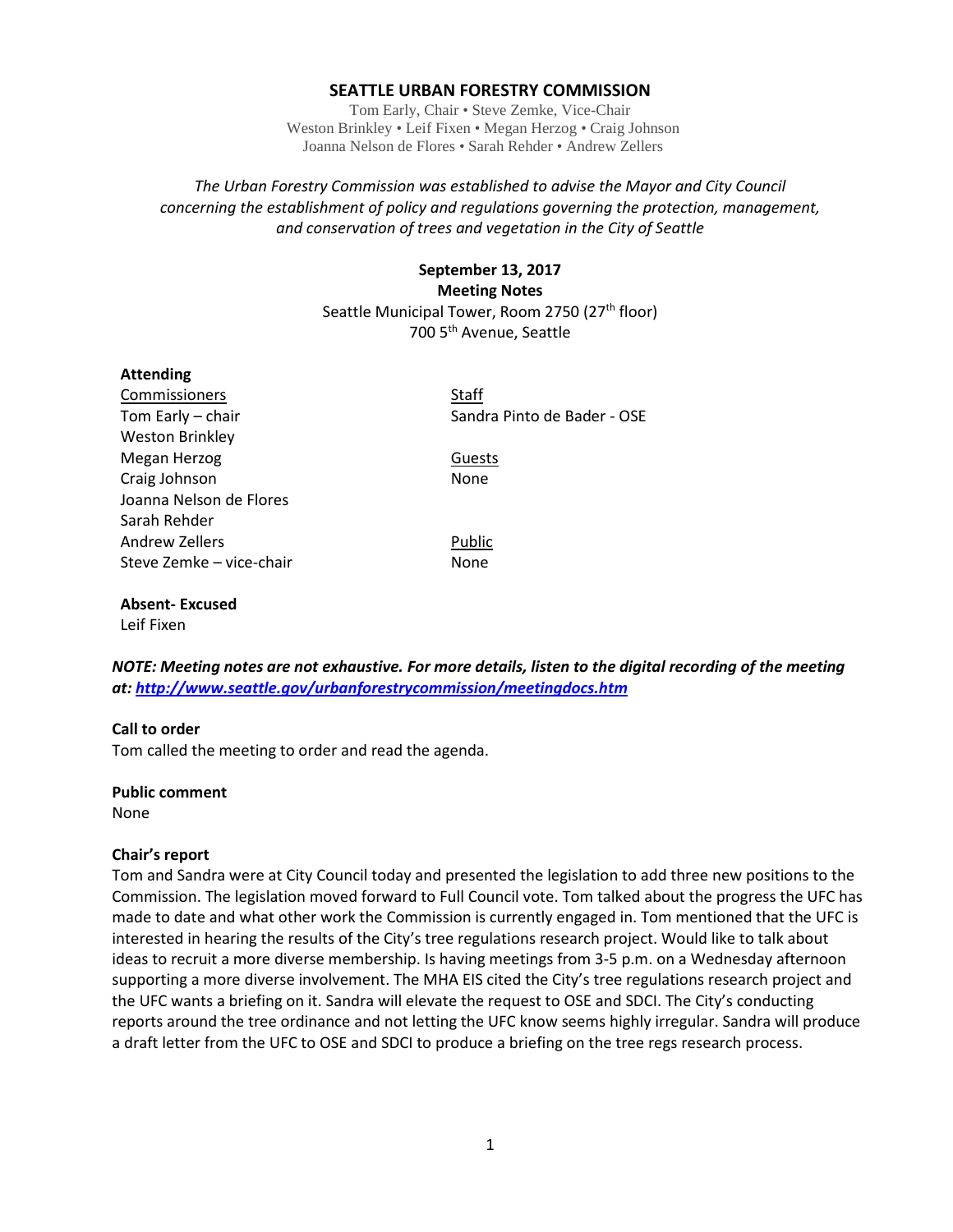Steve provided public comment at CM Johnson's committee and talked to the councilmember after the meeting. CM Johnson told him that a there was going to be a big announcement related to tree regulations very soon.

# **Design Review Board update letter of recommendation review and vote**

The Commission discussed the draft letter of recommendation.

# **ACTION: A motion to approve the letter of recommendation as amended was made, seconded, and approved.**

### **Tree Regulations Research Project**

The Commission discussed and adopted a letter formally requesting a briefing from SDCI on the Tree Regulations Research Project produced back in March.

**ACTION: A motion to approve the letter requesting a briefing as amended was made, seconded, and approved.**

### **Seattle Children's letter of support – initial discussion**

The UFC discussed writing a letter highlighting them as an example of a major institution's deep commitment to tree preservation. Tom will produce a first draft.

### **2017 UFC Work Plan review**

Ongoing discussion to continue at the next meeting.

# **Public comment**

None

# **New Business**

treePAC has a questionnaire on tree issues for Mayoral and City Council candidates. The information can be found at TreePAC.org

# **Adjourn**

**Public input: From:** R Kelley [\[mailto:rkelley@halcyon.com\]](mailto:rkelley@halcyon.com) **Sent:** Wednesday, September 13, 2017 10:36 AM To: Pinto de Bader, Sandra [<Sandra.Pinto\\_de\\_Bader@Seattle.gov>](mailto:Sandra.Pinto_de_Bader@Seattle.gov) **Subject:** Homes v. trees Replat #3028516

Hi, Sandra.

I live in Victory Heights, next to one of the last undeveloped forested lots in the neighborhood. A Notice of Application has been issued calling for 6 homes on the site. Attached, is the site plan. As you can see, few of the magnificent trees will remain if this development goes through as designed. Attached are 3 photos that show only some of the trees on the lot.

Our neighborhood is concerned about the loss of this forest (and about the drainage and slope stability). Can the Urban Forestry Commission weigh in through public comments, asking to kept apprised of